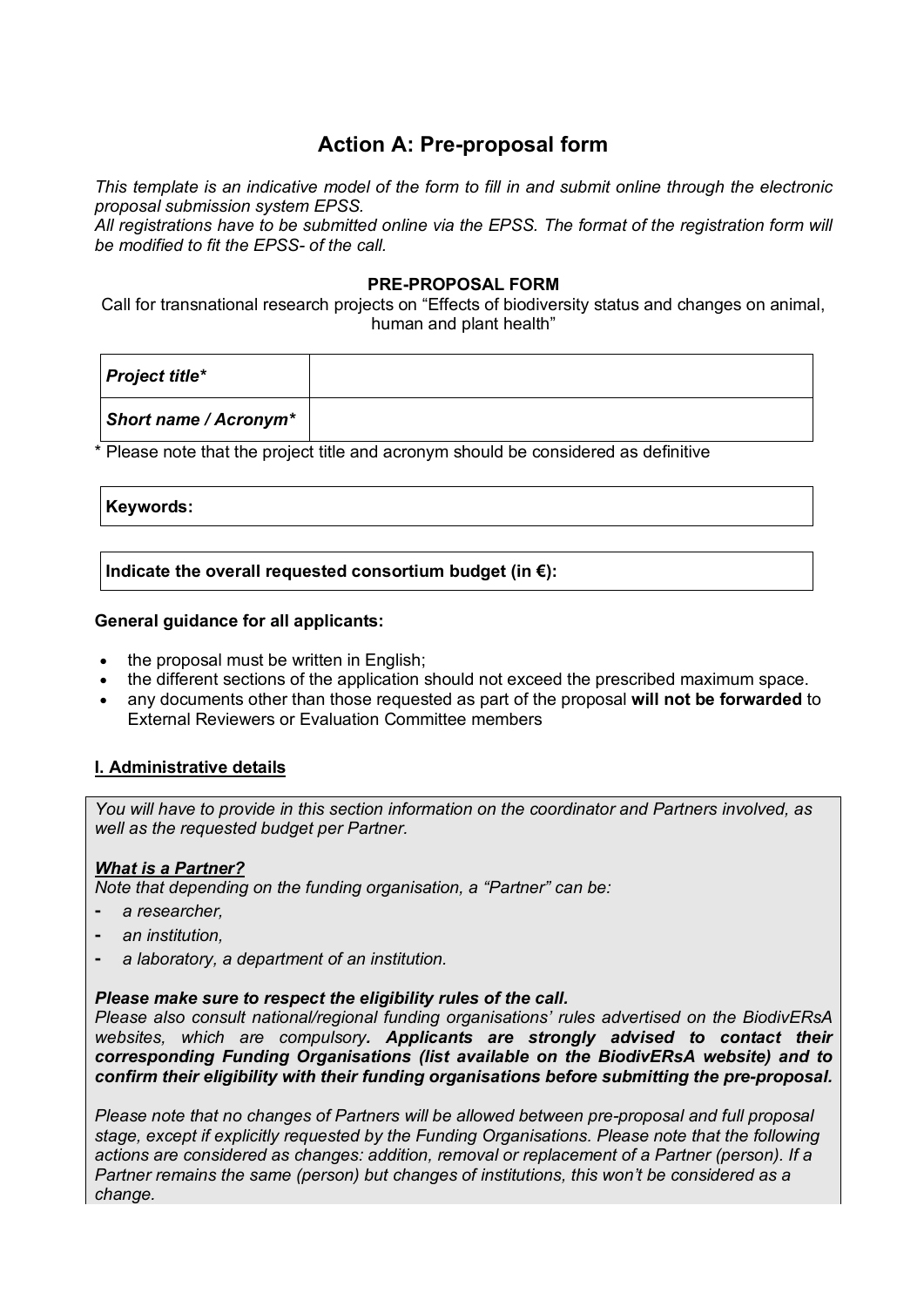*Please note that if a researcher in charge is the same for several Partners within one Project (e.g. case of a scientist affiliated to several laboratories in different countries), it cannot request funding from several funding organisations (i.e. it will have to choose one Funding Organisation to which it requests funding) and won't be counted as two different Partners.*

### *ACCESS AND BENEFIT SHARING*

 $\overline{a}$ 

*Please note that if you plan to use genetic resources and traditional knowledge associated with genetic resources in your project, you will have to ascertain towards the competent authorities and focal point that these used genetic resources and traditional knowledge associated with genetic resources have been accessed in accordance with applicable access and benefit-sharing legislation or regulatory requirements, and that benefits are fairly and equitably shared upon mutually agreed terms, in accordance with any applicable legislation or regulatory requirements15.*

### *For funding, there are 3 categories of Partners:*

- *1. Partners from countries (and organisations) eligible for direct funding (designated Partners 1, 2… N)*
- *2. Partners from countries (and organisations) ineligible for direct funding, but subcontracted by a Partner 1, 2…N (designated Partners 1a, 2a… Na) (e.g. Partner 1a is subcontracted by Partner 1)*
- *3. Fully self-financed Partners from any country who bring their own secured budget. (designated Partner A, B)*

| Coordinator - Partner 1    |                                            |             |                                                                                 |       |  |
|----------------------------|--------------------------------------------|-------------|---------------------------------------------------------------------------------|-------|--|
| Researcher in charge:      |                                            |             | ORCID id.                                                                       |       |  |
| Family name                |                                            |             | First name                                                                      |       |  |
| Title                      |                                            |             | Gender                                                                          |       |  |
| Phone                      |                                            |             | E-mail                                                                          |       |  |
| Web site                   |                                            |             |                                                                                 |       |  |
|                            | Research institute / Company               |             |                                                                                 |       |  |
| Status: Private or public? |                                            |             |                                                                                 |       |  |
| Division / Department      |                                            |             |                                                                                 |       |  |
| Street name and number     |                                            |             |                                                                                 |       |  |
| PO Box                     |                                            | Postal code |                                                                                 | Cedex |  |
| Town                       |                                            |             | Country                                                                         |       |  |
|                            |                                            |             | on permanent position                                                           |       |  |
|                            |                                            |             | on fixed-term position                                                          |       |  |
|                            | <b>Employment status information</b>       |             | If on fixed term position:                                                      |       |  |
|                            |                                            |             | Duration of contract:                                                           |       |  |
|                            |                                            |             | Funding body:                                                                   |       |  |
|                            | Other team members involved in the project |             |                                                                                 |       |  |
|                            |                                            |             | Team member 1: Family name, First name, gender, title, phone, email, ORCID id.  |       |  |
|                            |                                            |             | Team member 2: Family name, First name, gender, title, phone, email, ORCID id.  |       |  |
|                            |                                            |             | Team member N : Family name, First name, gender, title, phone, email, ORCID id. |       |  |
| Requested total budget of  |                                            |             |                                                                                 |       |  |
| Partner 1 (in $\epsilon$ ) |                                            |             |                                                                                 |       |  |

<sup>15</sup> Nagoya Protocol on Access to Genetic Resources and the Fair and Equitable Sharing of Benefits Arising from their Utilization (ABS) to the Convention on Biological Diversity and REGULATION (EU) No 511/2014 OF THE EUROPEAN PARLIAMENT AND OF THE COUNCIL on compliance measures for users from the Nagoya Protocol on Access to Genetic Resources and the Fair and Equitable Sharing of Benefits Arising from their Utilization in the Union and related implementing acts.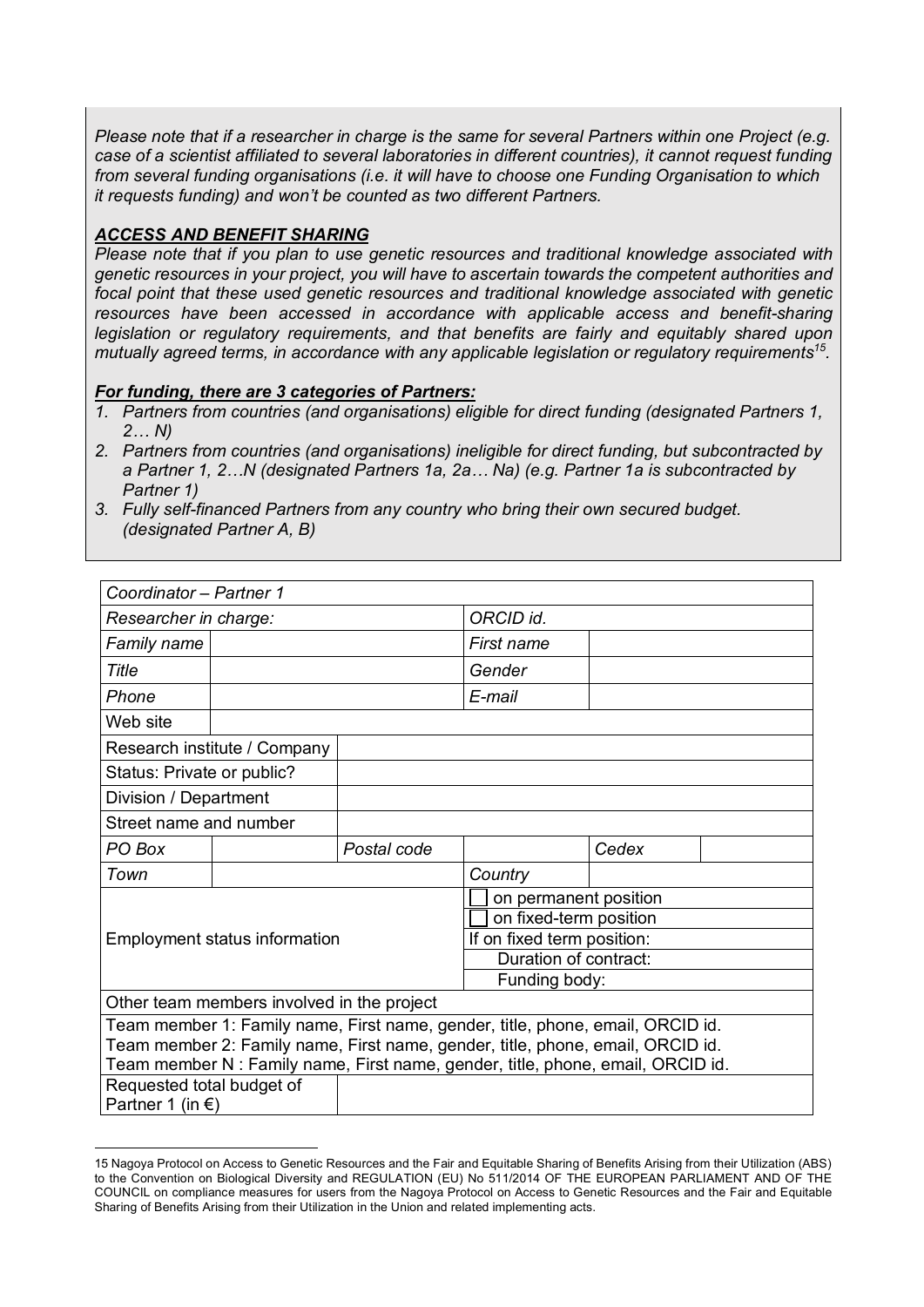| Partner 1a (Subcontracted)                 |                                                                                                                                                                                                                                                     |             |                  |       |  |
|--------------------------------------------|-----------------------------------------------------------------------------------------------------------------------------------------------------------------------------------------------------------------------------------------------------|-------------|------------------|-------|--|
| Researcher in charge:                      |                                                                                                                                                                                                                                                     |             | <b>ORCID ID:</b> |       |  |
| Family name                                |                                                                                                                                                                                                                                                     |             | First name       |       |  |
| <b>Title</b>                               |                                                                                                                                                                                                                                                     |             | Gender           |       |  |
| Phone                                      |                                                                                                                                                                                                                                                     |             | E-mail           |       |  |
| Web site                                   |                                                                                                                                                                                                                                                     |             |                  |       |  |
|                                            | Research institute / Company                                                                                                                                                                                                                        |             |                  |       |  |
| Status: Private or public?                 |                                                                                                                                                                                                                                                     |             |                  |       |  |
| Division / Department                      |                                                                                                                                                                                                                                                     |             |                  |       |  |
| Street name and number                     |                                                                                                                                                                                                                                                     |             |                  |       |  |
| PO Box                                     |                                                                                                                                                                                                                                                     | Postal code |                  | Cedex |  |
| Town                                       |                                                                                                                                                                                                                                                     |             | Country          |       |  |
| Other team members involved in the project |                                                                                                                                                                                                                                                     |             |                  |       |  |
|                                            | Team member 1: Family name, First name, gender, title, phone, email, ORCID id.<br>Team member 2: Family name, First name, gender, title, phone, email, ORCID id.<br>Team member N : Family name, First name, gender, title, phone, email, ORCID id. |             |                  |       |  |

*Please insert as many copies of the above table as necessary for other Partners 1b, 1c*

 $\overline{1}$ 

| Partner <sub>2</sub>       |                                            |             |                                                                                 |       |  |
|----------------------------|--------------------------------------------|-------------|---------------------------------------------------------------------------------|-------|--|
| Researcher in charge:      |                                            |             | ORCID id.                                                                       |       |  |
| <b>Family name</b>         |                                            |             | First name                                                                      |       |  |
| Title                      |                                            |             | Gender                                                                          |       |  |
| Phone                      |                                            |             | E-mail                                                                          |       |  |
| Web site                   |                                            |             |                                                                                 |       |  |
|                            | Research institute / Company               |             |                                                                                 |       |  |
| Status: Private or public? |                                            |             |                                                                                 |       |  |
| Division / Department      |                                            |             |                                                                                 |       |  |
| Street name and number     |                                            |             |                                                                                 |       |  |
| PO Box                     |                                            | Postal code |                                                                                 | Cedex |  |
| Town                       |                                            |             | Country                                                                         |       |  |
|                            |                                            |             | on permanent position                                                           |       |  |
|                            |                                            |             | on fixed-term position                                                          |       |  |
|                            | <b>Employment status information</b>       |             | If on fixed term position                                                       |       |  |
|                            |                                            |             | Duration of contract:                                                           |       |  |
|                            |                                            |             | Funding body:                                                                   |       |  |
|                            | Other team members involved in the project |             |                                                                                 |       |  |
|                            |                                            |             | Team member 1: Family name, First name, gender, title, phone, email, ORCID id.  |       |  |
|                            |                                            |             | Team member 2: Family name, First name, gender, title, phone, email, ORCID id.  |       |  |
|                            |                                            |             | Team member N : Family name, First name, gender, title, phone, email, ORCID id. |       |  |
| Requested total budget of  |                                            |             |                                                                                 |       |  |
| Partner 2 (in $\epsilon$ ) |                                            |             |                                                                                 |       |  |
|                            |                                            |             |                                                                                 |       |  |
|                            |                                            |             |                                                                                 |       |  |

| Partner 2a (Subcontracted) |            |  |  |
|----------------------------|------------|--|--|
| Researcher in charge:      | ORCID ID:  |  |  |
| <b>Family name</b>         | First name |  |  |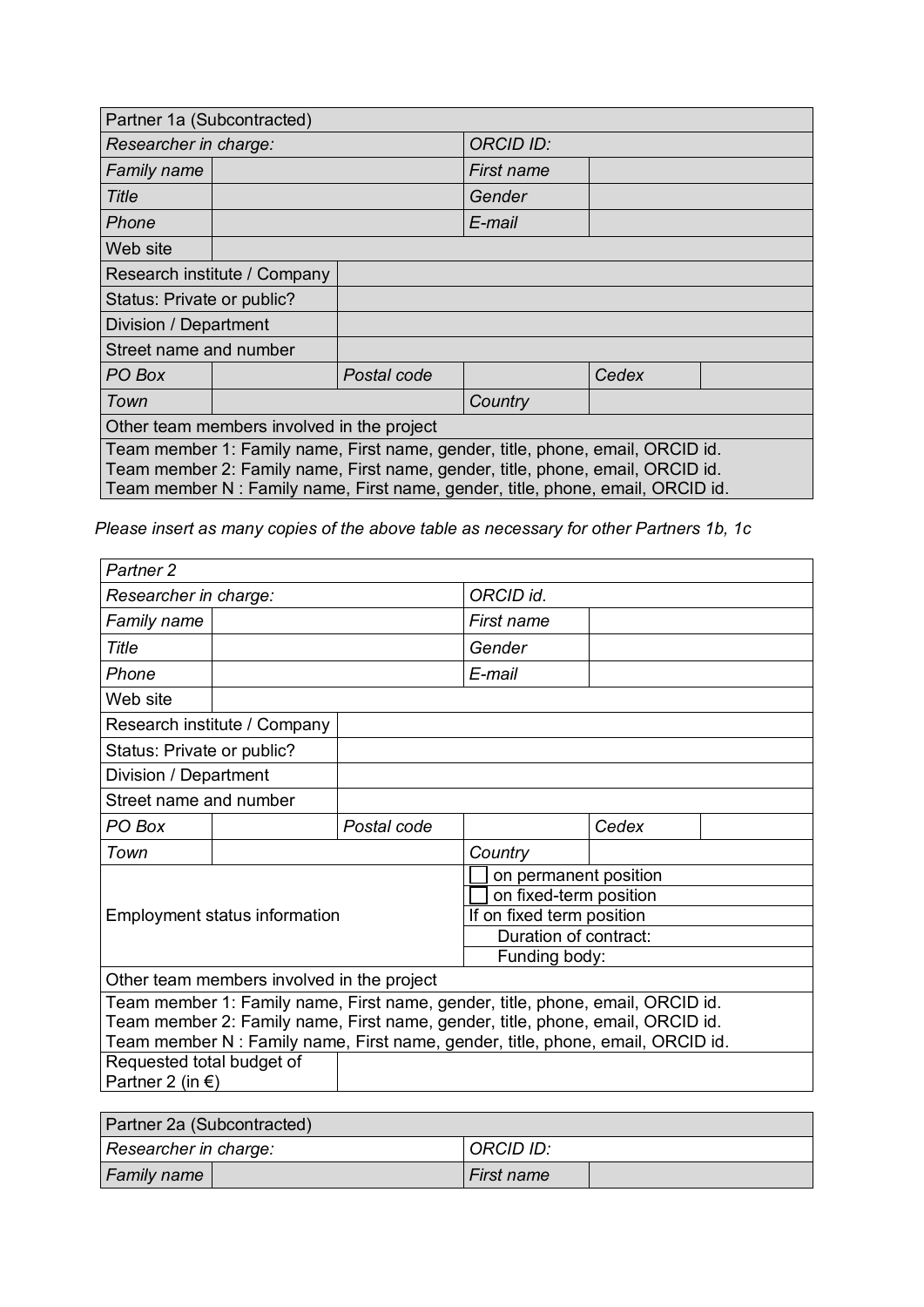| <b>Title</b>                                                                                                                                                     |                                            |             | Gender                                                                          |       |  |
|------------------------------------------------------------------------------------------------------------------------------------------------------------------|--------------------------------------------|-------------|---------------------------------------------------------------------------------|-------|--|
| Phone                                                                                                                                                            |                                            |             | E-mail                                                                          |       |  |
| Web site                                                                                                                                                         |                                            |             |                                                                                 |       |  |
|                                                                                                                                                                  | Research institute / Company               |             |                                                                                 |       |  |
| Status: Private or public?                                                                                                                                       |                                            |             |                                                                                 |       |  |
| Division / Department                                                                                                                                            |                                            |             |                                                                                 |       |  |
| Street name and number                                                                                                                                           |                                            |             |                                                                                 |       |  |
| PO Box                                                                                                                                                           |                                            | Postal code |                                                                                 | Cedex |  |
| Town                                                                                                                                                             |                                            |             | Country                                                                         |       |  |
|                                                                                                                                                                  | Other team members involved in the project |             |                                                                                 |       |  |
| Team member 1: Family name, First name, gender, title, phone, email, ORCID id.<br>Team member 2: Family name, First name, gender, title, phone, email, ORCID id. |                                            |             |                                                                                 |       |  |
|                                                                                                                                                                  |                                            |             | Team member N : Family name, First name, gender, title, phone, email, ORCID id. |       |  |

*Please insert as many copies of the above table as necessary for other Partners 2b, 2c…* 

| Partner 3                  |                                            |             |                                                                                 |       |  |
|----------------------------|--------------------------------------------|-------------|---------------------------------------------------------------------------------|-------|--|
| Researcher in charge:      |                                            |             | <b>ORCID ID:</b>                                                                |       |  |
| <b>Family name</b>         |                                            |             | First name                                                                      |       |  |
| Title                      |                                            |             | Gender                                                                          |       |  |
| Phone                      |                                            |             | E-mail                                                                          |       |  |
| Web site                   |                                            |             |                                                                                 |       |  |
|                            | Research institute / Company               |             |                                                                                 |       |  |
| Status: Private or public? |                                            |             |                                                                                 |       |  |
| Division / Department      |                                            |             |                                                                                 |       |  |
| Street name and number     |                                            |             |                                                                                 |       |  |
| PO Box                     |                                            | Postal code |                                                                                 | Cedex |  |
| Town                       |                                            |             | Country                                                                         |       |  |
|                            |                                            |             | on permanent position                                                           |       |  |
|                            |                                            |             | on fixed-term position                                                          |       |  |
|                            | <b>Employment status information</b>       |             | If on fixed term position                                                       |       |  |
|                            |                                            |             | Duration of contract:                                                           |       |  |
|                            |                                            |             | Funding body:                                                                   |       |  |
|                            | Other team members involved in the project |             |                                                                                 |       |  |
|                            |                                            |             | Team member 1: Family name, First name, gender, title, phone, email, ORCID id.  |       |  |
|                            |                                            |             | Team member 2: Family name, First name, gender, title, phone, email, ORCID id.  |       |  |
|                            |                                            |             | Team member N : Family name, First name, gender, title, phone, email, ORCID id. |       |  |
| Requested total budget of  |                                            |             |                                                                                 |       |  |
| Partner 3 (in $\epsilon$ ) |                                            |             |                                                                                 |       |  |

| <b>Partner N</b>      |            |
|-----------------------|------------|
| Researcher in charge: | ORCID ID:  |
| Family name           | First name |
| Title                 | Gender     |
| Phone                 | E-mail     |
| Web site              |            |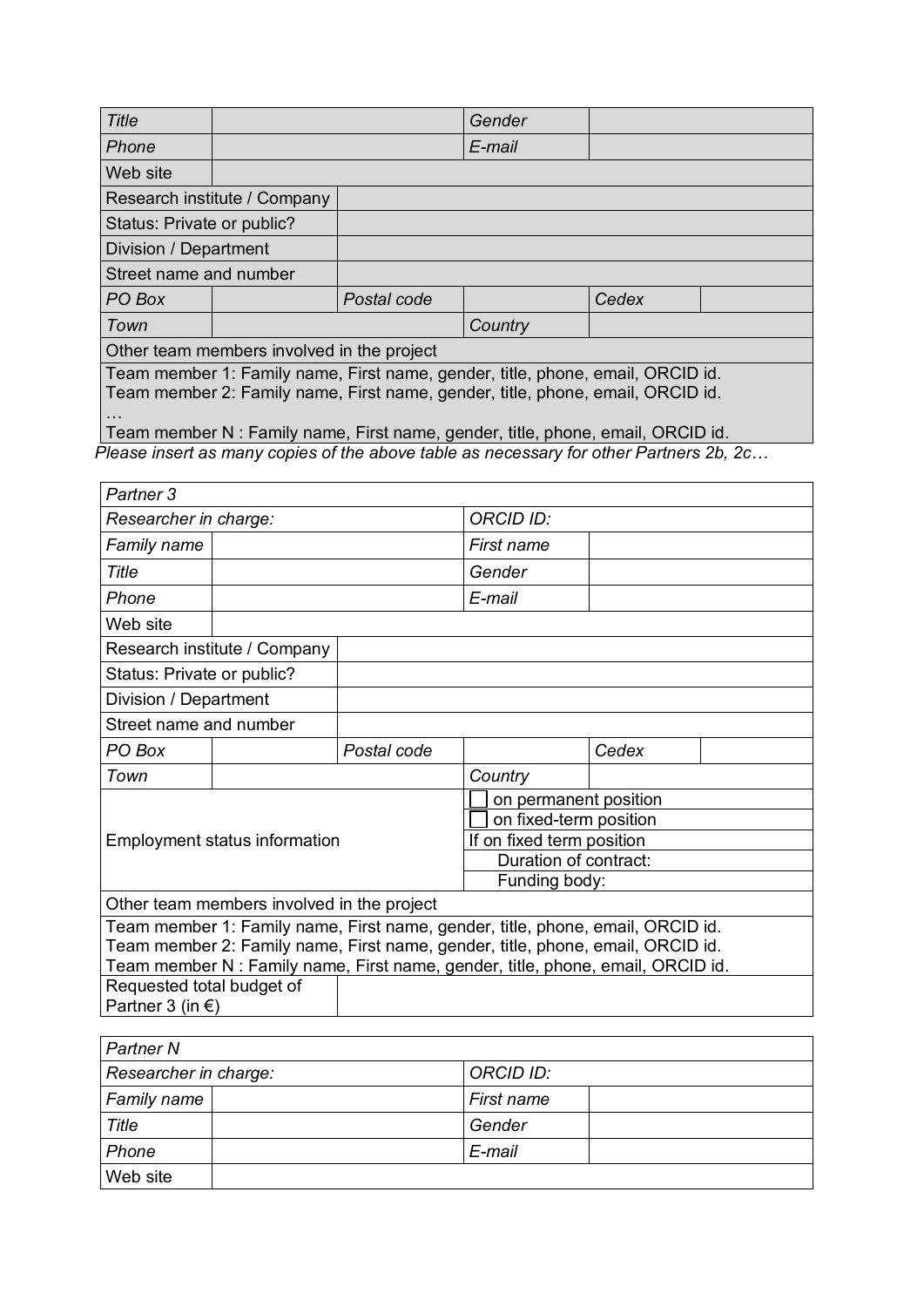|                                                                                 | Research institute / Company               |             |                                                                                |       |  |
|---------------------------------------------------------------------------------|--------------------------------------------|-------------|--------------------------------------------------------------------------------|-------|--|
| Status: Private or public?                                                      |                                            |             |                                                                                |       |  |
| Division / Department                                                           |                                            |             |                                                                                |       |  |
| Street name and number                                                          |                                            |             |                                                                                |       |  |
| PO Box                                                                          |                                            | Postal code |                                                                                | Cedex |  |
| Town                                                                            |                                            |             | Country                                                                        |       |  |
|                                                                                 |                                            |             | on permanent position                                                          |       |  |
|                                                                                 |                                            |             | on fixed-term position                                                         |       |  |
| <b>Employment status information</b>                                            |                                            |             | If on fixed term position                                                      |       |  |
|                                                                                 |                                            |             | Duration of contract:                                                          |       |  |
|                                                                                 |                                            |             | Funding body:                                                                  |       |  |
|                                                                                 | Other team members involved in the project |             |                                                                                |       |  |
|                                                                                 |                                            |             | Team member 1: Family name, First name, gender, title, phone, email, ORCID id. |       |  |
| Team member 2: Family name, First name, gender, title, phone, email, ORCID id.  |                                            |             |                                                                                |       |  |
| Team member N : Family name, First name, gender, title, phone, email, ORCID id. |                                            |             |                                                                                |       |  |
| Requested total budget of                                                       |                                            |             |                                                                                |       |  |
| Partner N (in $\epsilon$ )                                                      |                                            |             |                                                                                |       |  |

*Please insert as many copies of the above table as necessary for other applicants*

| Self-financed Partner A                    |                                                                                                                                                       |             |                  |       |  |
|--------------------------------------------|-------------------------------------------------------------------------------------------------------------------------------------------------------|-------------|------------------|-------|--|
| Researcher in charge:                      |                                                                                                                                                       |             | <b>ORCID ID:</b> |       |  |
| <b>Family name</b>                         |                                                                                                                                                       |             | First name       |       |  |
| <b>Title</b>                               |                                                                                                                                                       |             | Gender           |       |  |
| <b>Phone</b>                               |                                                                                                                                                       |             | E-mail           |       |  |
| Web site                                   |                                                                                                                                                       |             |                  |       |  |
|                                            | Research institute / Company                                                                                                                          |             |                  |       |  |
| Status: Private or public?                 |                                                                                                                                                       |             |                  |       |  |
| <b>Division / Department</b>               |                                                                                                                                                       |             |                  |       |  |
| Street name and number                     |                                                                                                                                                       |             |                  |       |  |
| PO Box                                     |                                                                                                                                                       | Postal code |                  | Cedex |  |
| <b>Town</b>                                |                                                                                                                                                       |             | Country          |       |  |
| Other team members involved in the project |                                                                                                                                                       |             |                  |       |  |
|                                            | Team member 1: Family name, First name, gender, title, phone, email, ORCID id.<br>Team member N: Family name, First name, gender, title, phone, email |             |                  |       |  |

*Please insert as many copies of the above table as necessary for other Partners B, C…* 

### **II. Abstract**

*(max 2100 characters including spaces)*

**Theme(s), environment(s) and/or socio-economic sector(s) targeted if relevant, scientific discipline(s) involved and study area(s)/country(ies) covered in the project**

Please indicate the theme addressed by your project, and the type of environment(s) that are studied in your project (please tick the yes/no box – if more than one theme and/or one type of ecosystem is addressed in your project, please use the percentage box), and list the socioeconomic sectors, the scientific disciplines involved and the study areas/countries covered by the project.

*Important note: projects cannot only address Theme 1. Projects addressing Theme 1 should also address Theme 2 and/or Theme 3. This should be also taken into account by projects relevant for Theme 4.*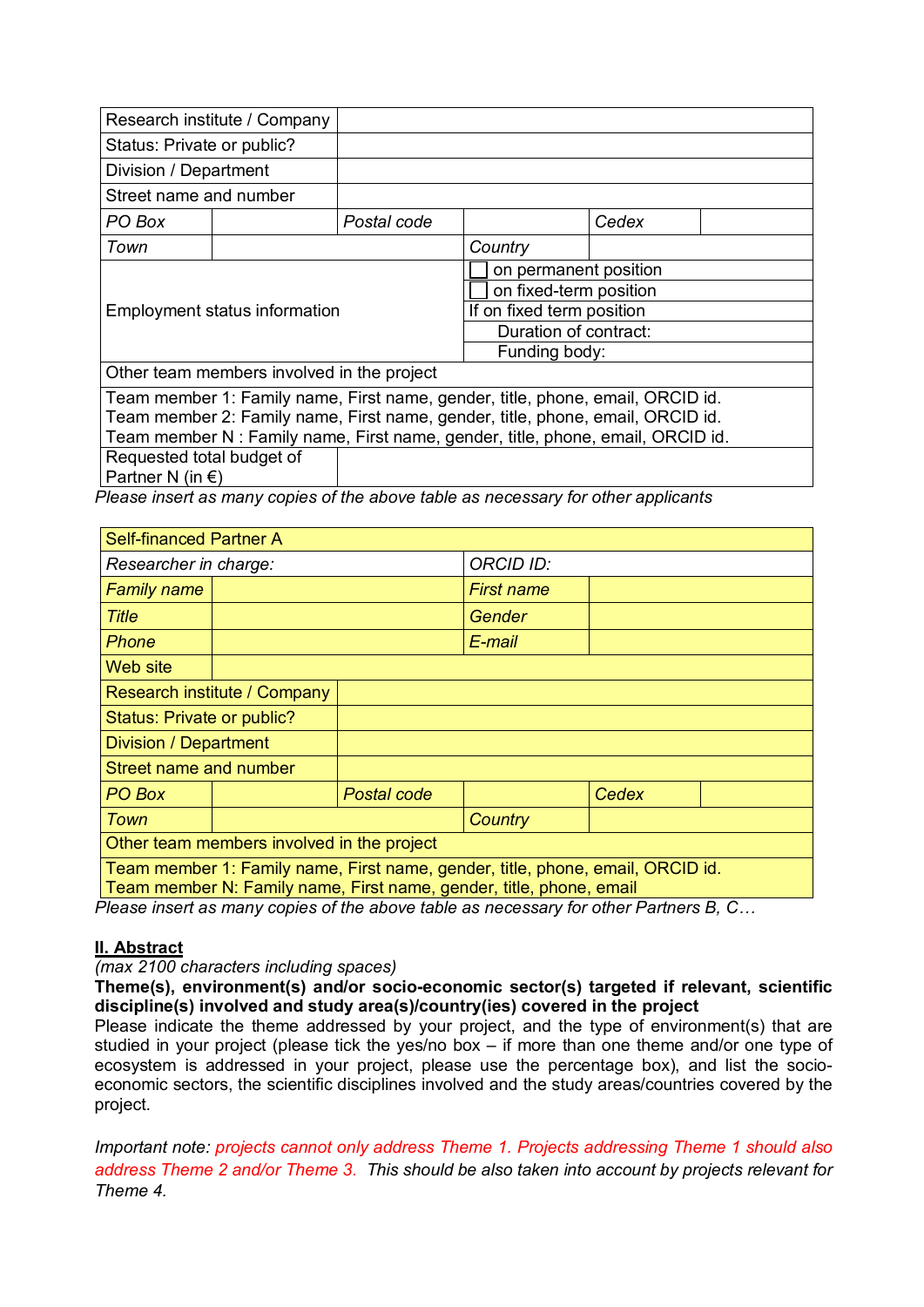| Themes in the joint BiodivERsA call                     | <b>YES</b> | $\frac{0}{0}$ | <b>NO</b> |
|---------------------------------------------------------|------------|---------------|-----------|
|                                                         |            |               |           |
| T1: Relationship between biological diversity and       |            |               |           |
| animal, human and/or plant health: effects and          |            |               |           |
| underlying mechanisms                                   |            |               |           |
| T2: Understanding and predicting the integrated         |            |               |           |
| effects of global change factors on biodiversity-       |            |               |           |
| related health issues                                   |            |               |           |
| T3: Valuing/qualifying biodiversity benefits to animal, |            |               |           |
| human and plant health, and promoting health-           |            |               |           |
| friendly biodiversity status as well as biodiversity-   |            |               |           |
| based health status                                     |            |               |           |
| T4: Focus on biodiversity-health relations<br>in        |            |               |           |
| European overseas                                       |            |               |           |

| Environment(s) studied if relevant | YES | % | NO. |
|------------------------------------|-----|---|-----|
| 1. Terrestrial                     |     |   |     |
| 2. Inland water                    |     |   |     |
| 3. Coastal                         |     |   |     |
| 4. Marine                          |     |   |     |
| 5. Other:  [to be specified]       |     |   |     |

### **Socio-economic sector(s) studied if relevant**

### **Scientific disciplines involved**

To be selected from a standardised list

**Study areas/countries covered by the project** (please do not indicate here the nationality of the members of the consortium but the areas and countries studied in your proposals (research scope, studied sites, etc.)

#### **III. Short project description**

*(max. 5 pages – including title and citations –, Arial font, 11pts, single spaced, margins of 1.27 cm)*

#### **The project description should include the following elements:**

- A short description of the hypothesis, theories and/or main research questions and explanation of the novelty of the research planned, in relation to the present state-of-the-art. Include reference to the significance of preliminary studies, describing how the proposed project is embedded within the research currently funded in the consortium institutes and how it adds value to this broader program.
- Scientific objectives.
- Research plan: brief description of the methodologies and work planned. Highlight the particular advantages of the methodology chosen; quantify the expected result(s).
- Workplan and division of workpackages (WP) between the Partners and statements of responsible WP and task leaders. Break down the research program into individual tasks, showing the interrelationship between the tasks.